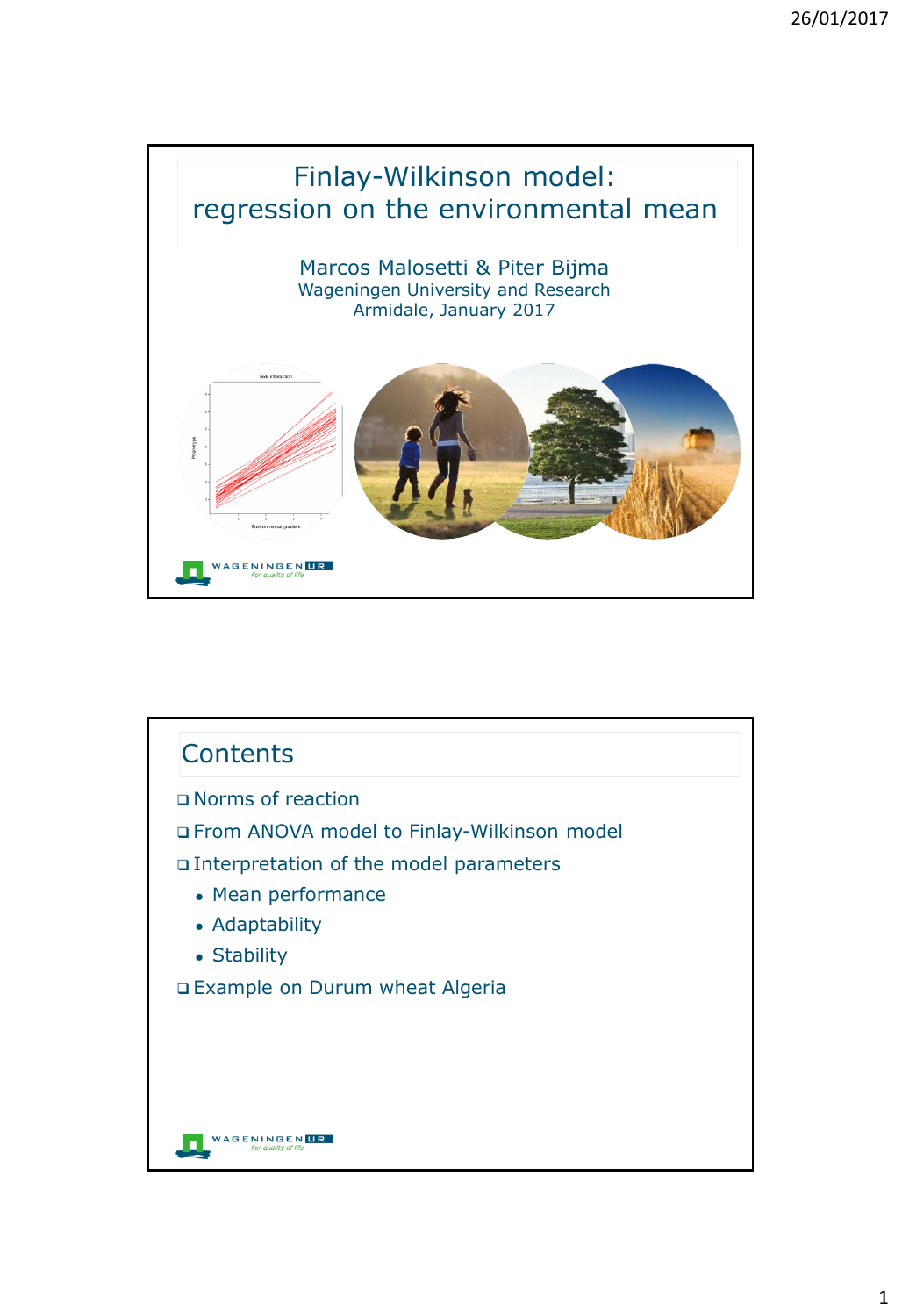

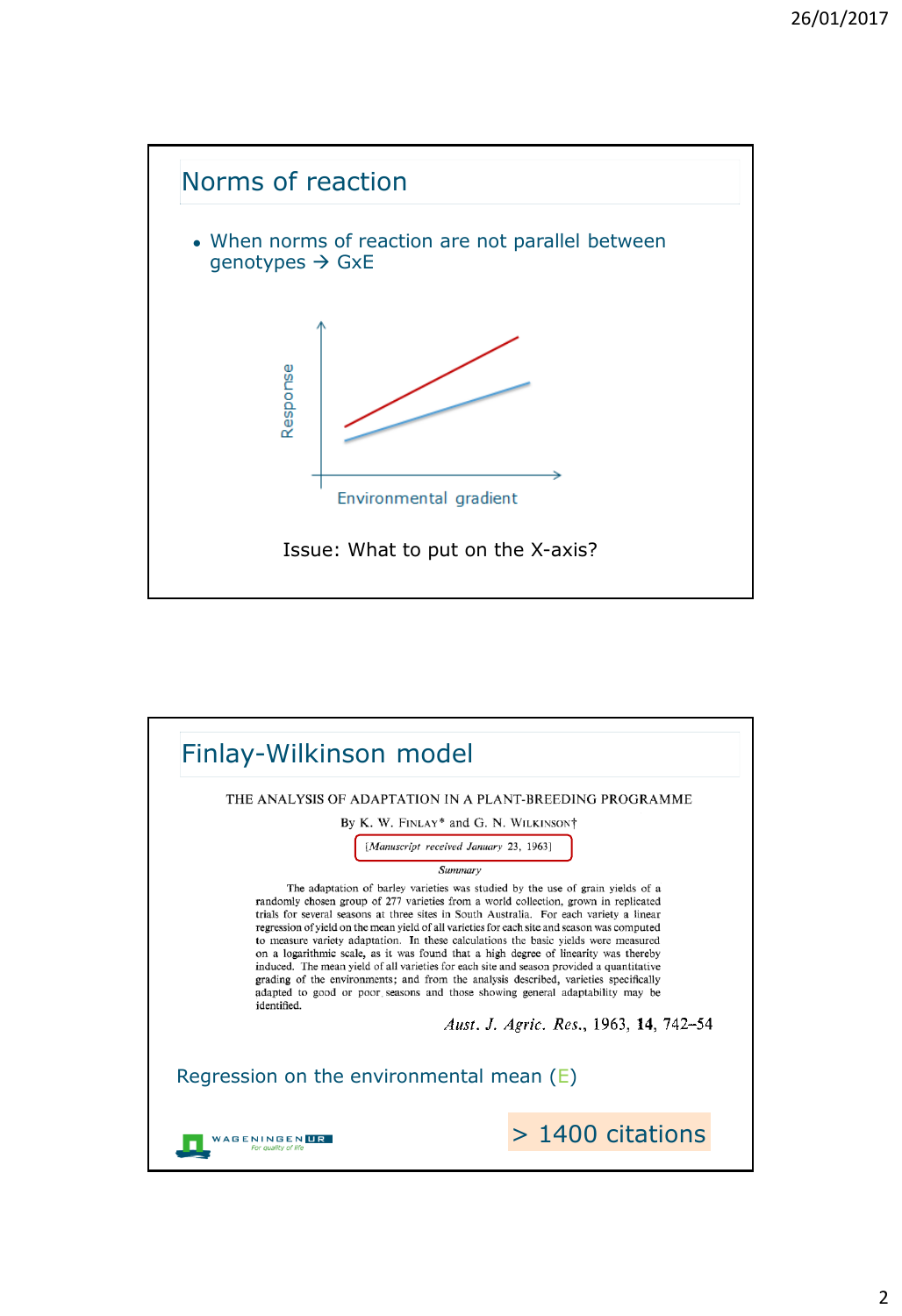

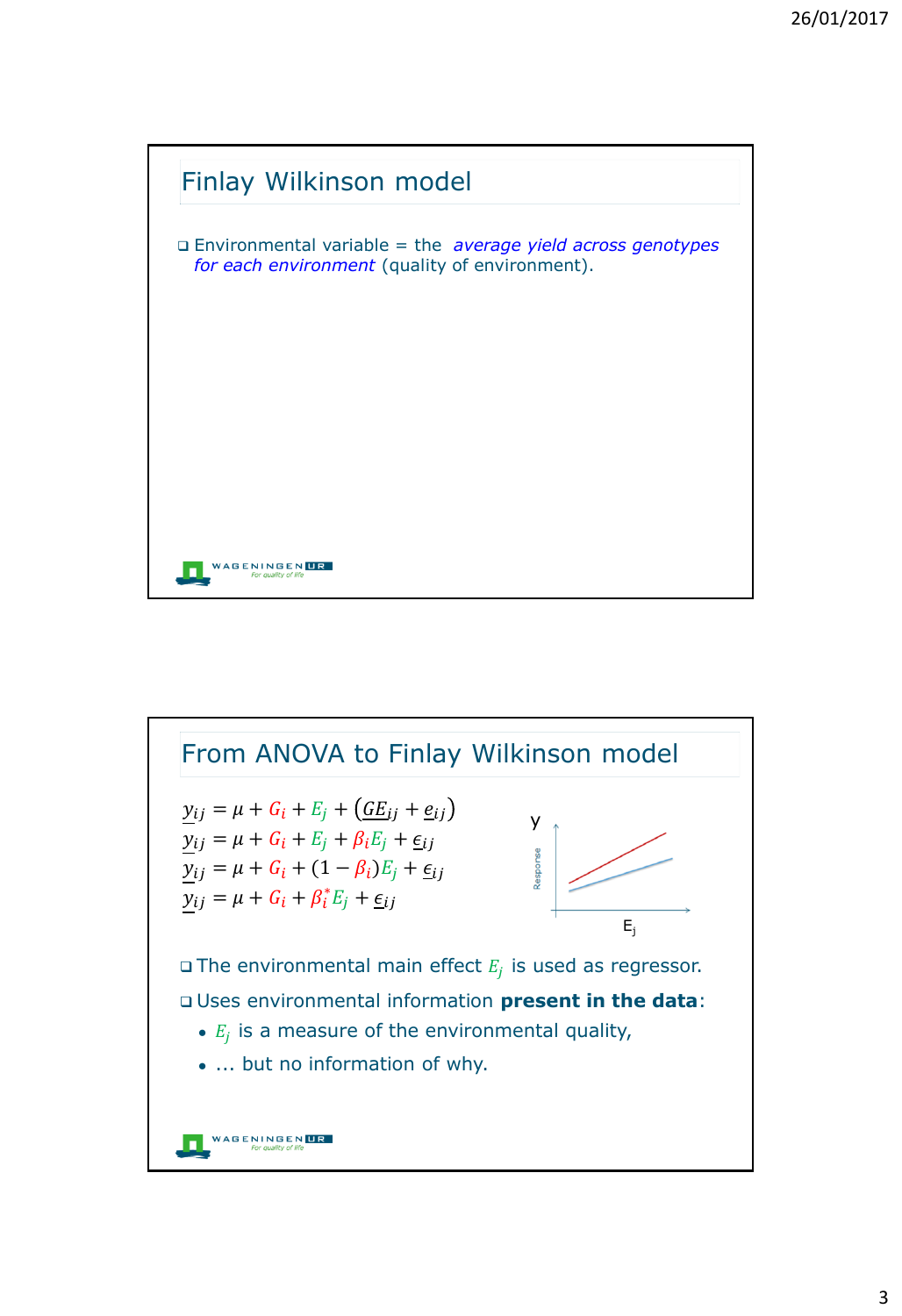

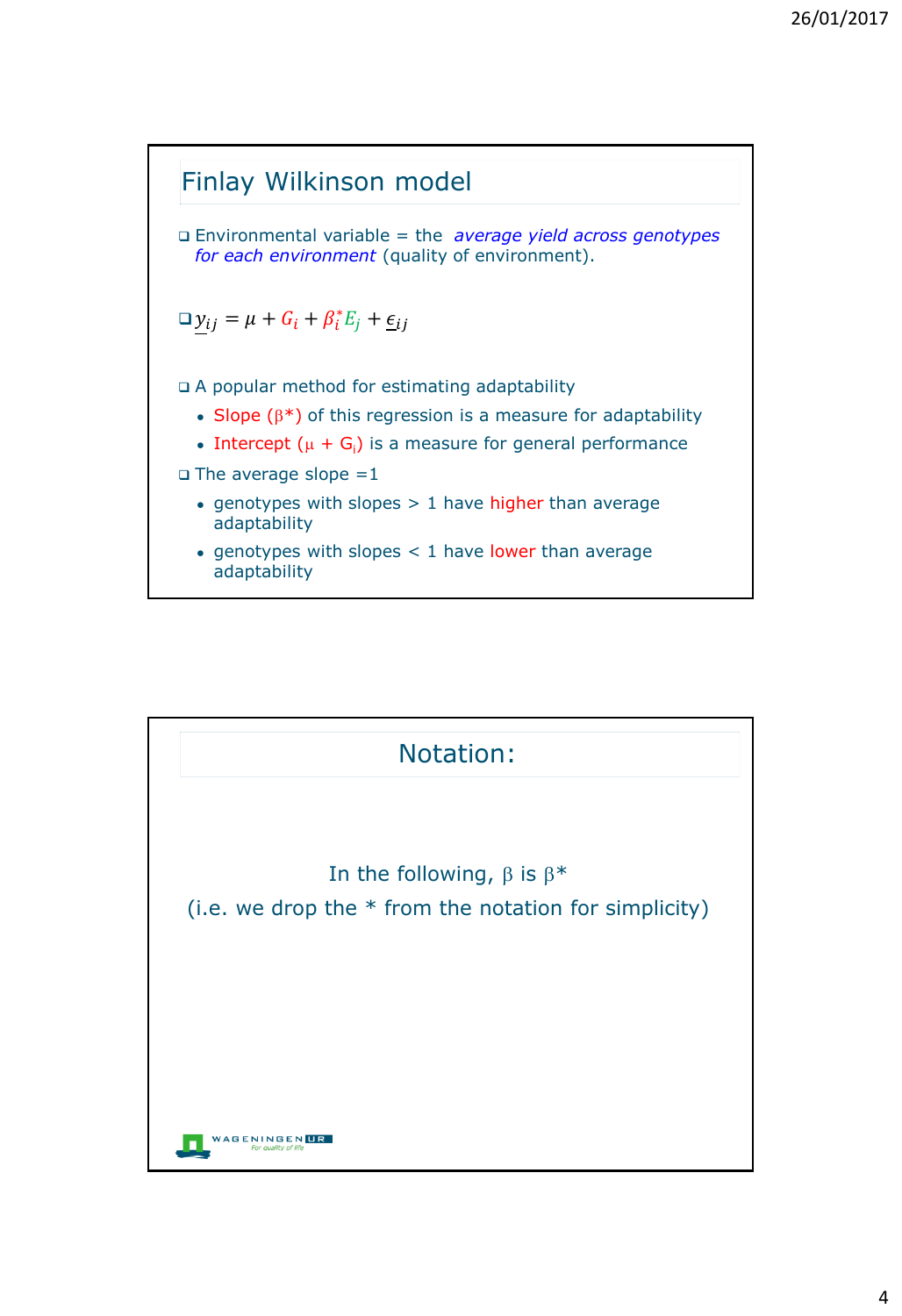

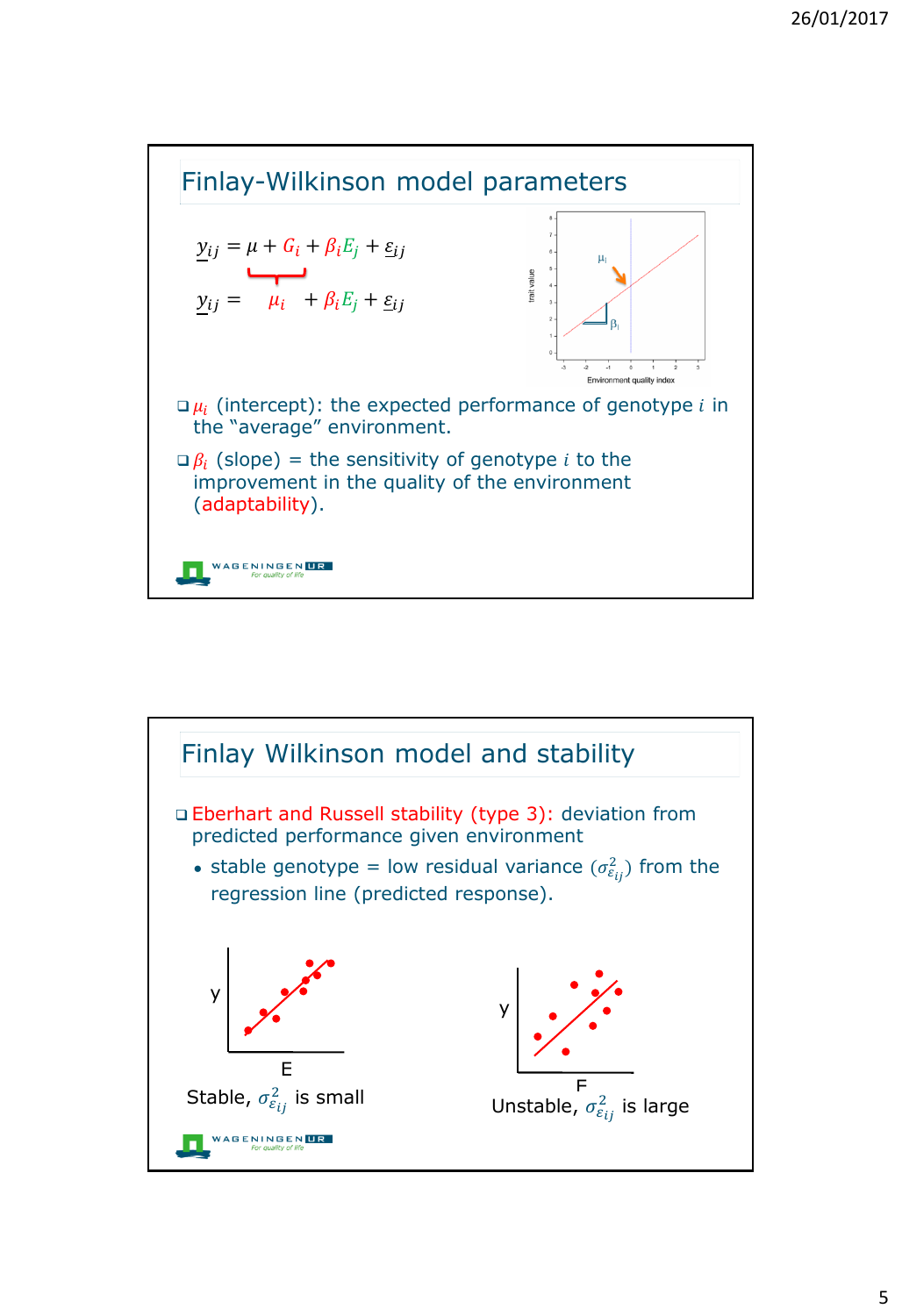

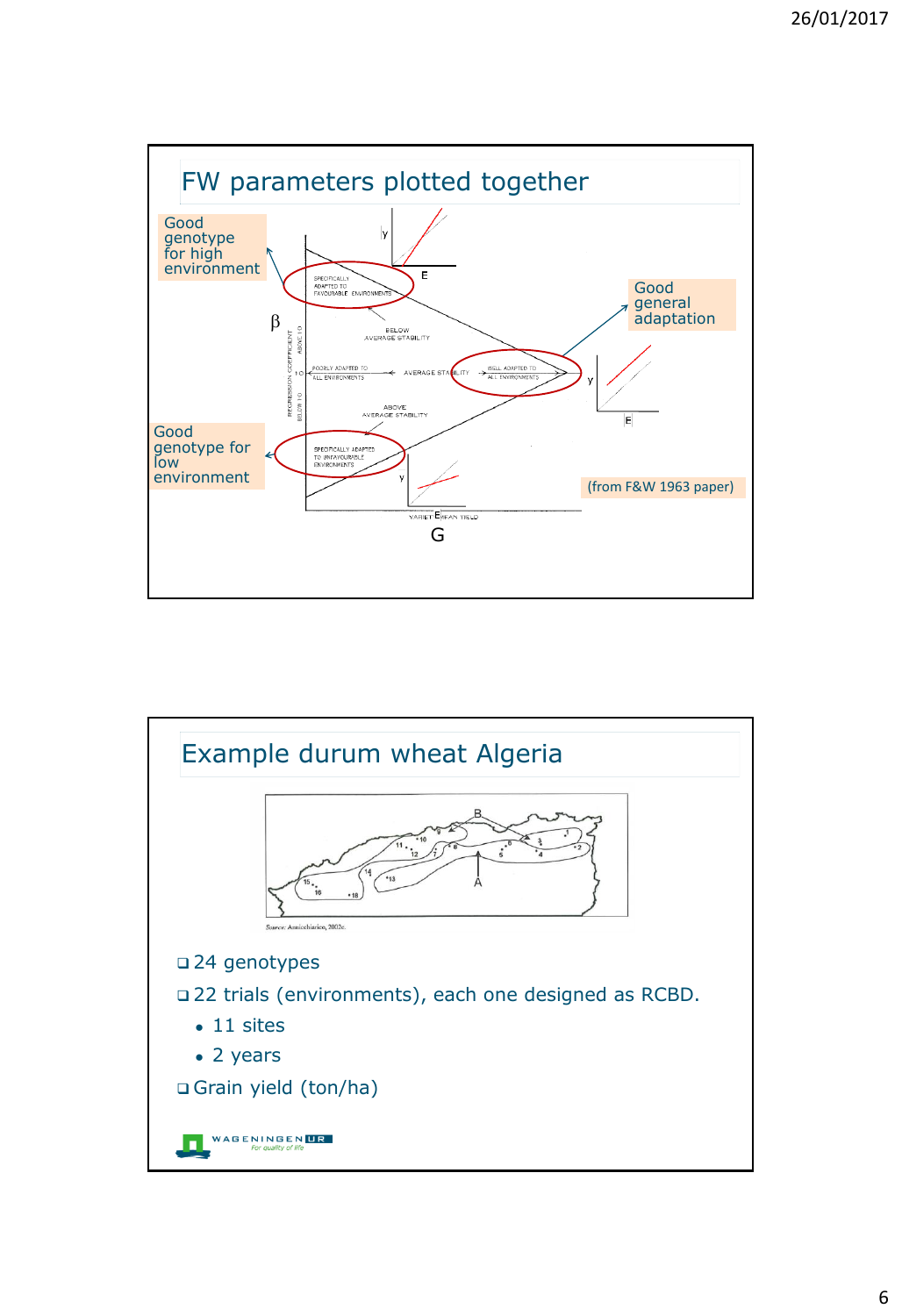

| Environmental index                             |                |           |
|-------------------------------------------------|----------------|-----------|
|                                                 |                | F         |
|                                                 | env            |           |
|                                                 | $s01$ $v1$     | 1.3736    |
|                                                 | $s14 \sqrt{2}$ | 1.2801    |
| $\Box$ Environmental variable =                 | $s01$ $y2$     | 0.7984    |
| Environmental main effect $(E_i)$ .             | $s12 \sqrt{2}$ | 0.6474    |
|                                                 | s12 y1         | 0.5603    |
| • As a deviation from the average               | $s02$ $y1$     | 0.4688    |
|                                                 | s14 y1         | 0.3721    |
|                                                 | s10 y2         | 0.3238    |
| $y_{ij} = \mu + G_i + E_j + (GE_{ij} + e_{ij})$ | s11 y2         | 0.2137    |
|                                                 | $s04$ $v1$     | 0.1575    |
|                                                 | $s05 \sqrt{2}$ | $-0.1759$ |
| □ Environments can be ranked on E:              | s18 y2         | $-0.1951$ |
|                                                 | s18 y1         | $-0.2540$ |
| $\bullet$ E > 0: better than average            | s10 y1         | $-0.2587$ |
|                                                 | s16 y1         | $-0.3489$ |
| $\bullet$ E < 0: worse than average             | s11 y1         | $-0.3641$ |
|                                                 | s16 y2         | $-0.3775$ |
|                                                 | $s05$ $y1$     | $-0.7386$ |
|                                                 | $s04$ $y2$     | $-0.7470$ |
| $\Box$ E = "Environmental Index"                | $s02$ $y2$     | $-0.7532$ |
|                                                 | $s07$ $v1$     | $-0.7825$ |
|                                                 | s07 y2         | $-1.2001$ |
| <b>A G E N I N G E N</b><br>UR                  |                |           |
|                                                 |                |           |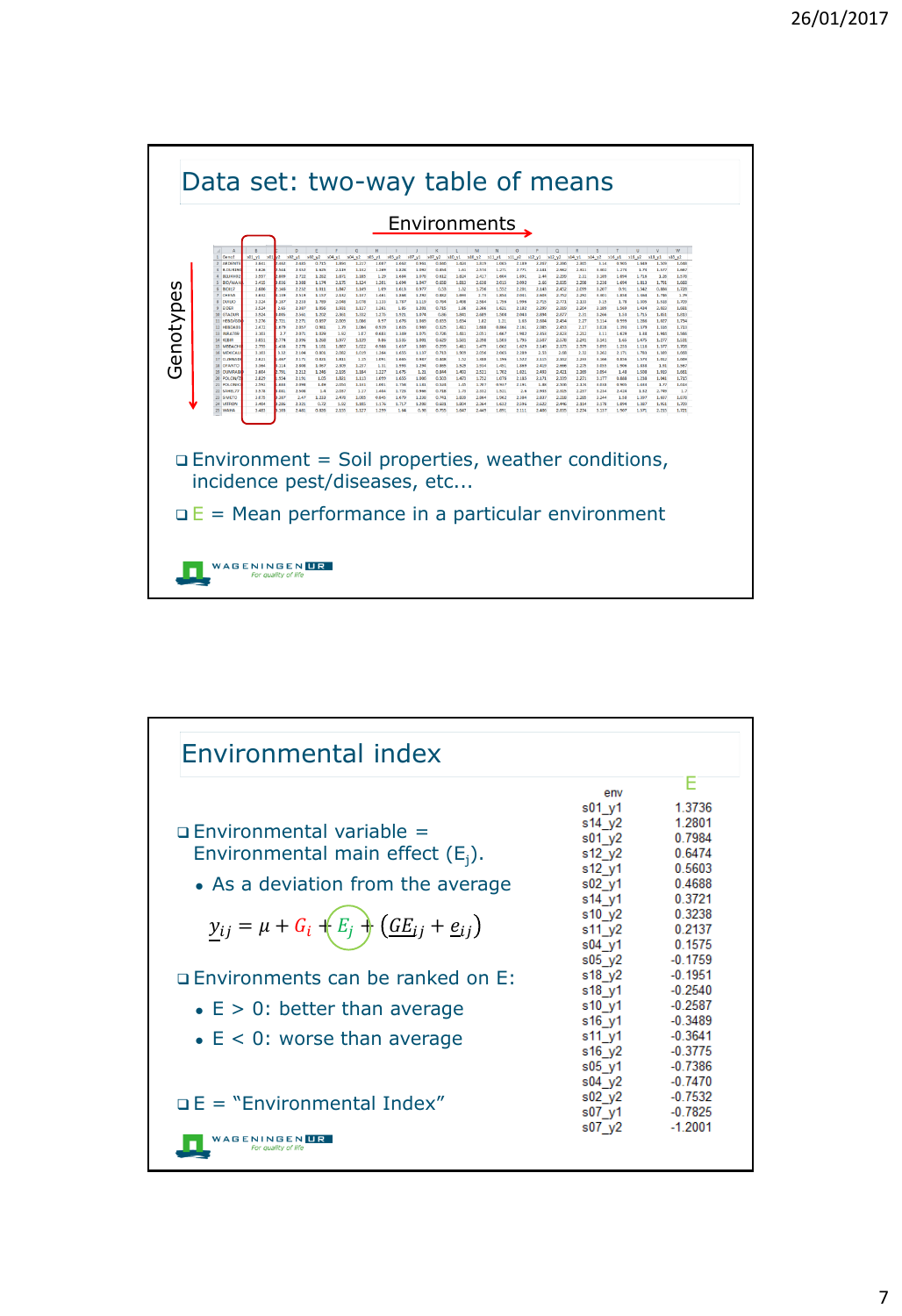

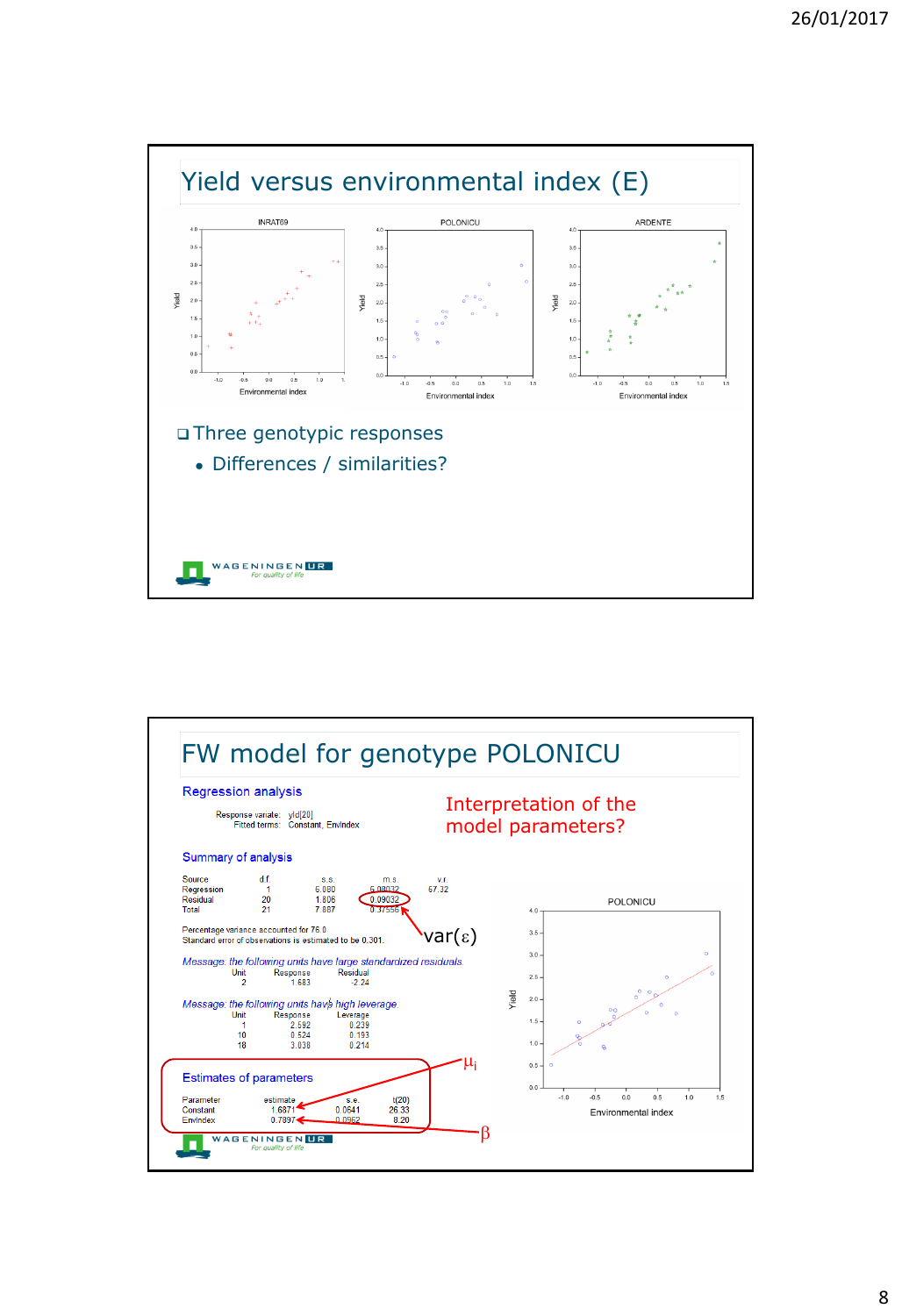

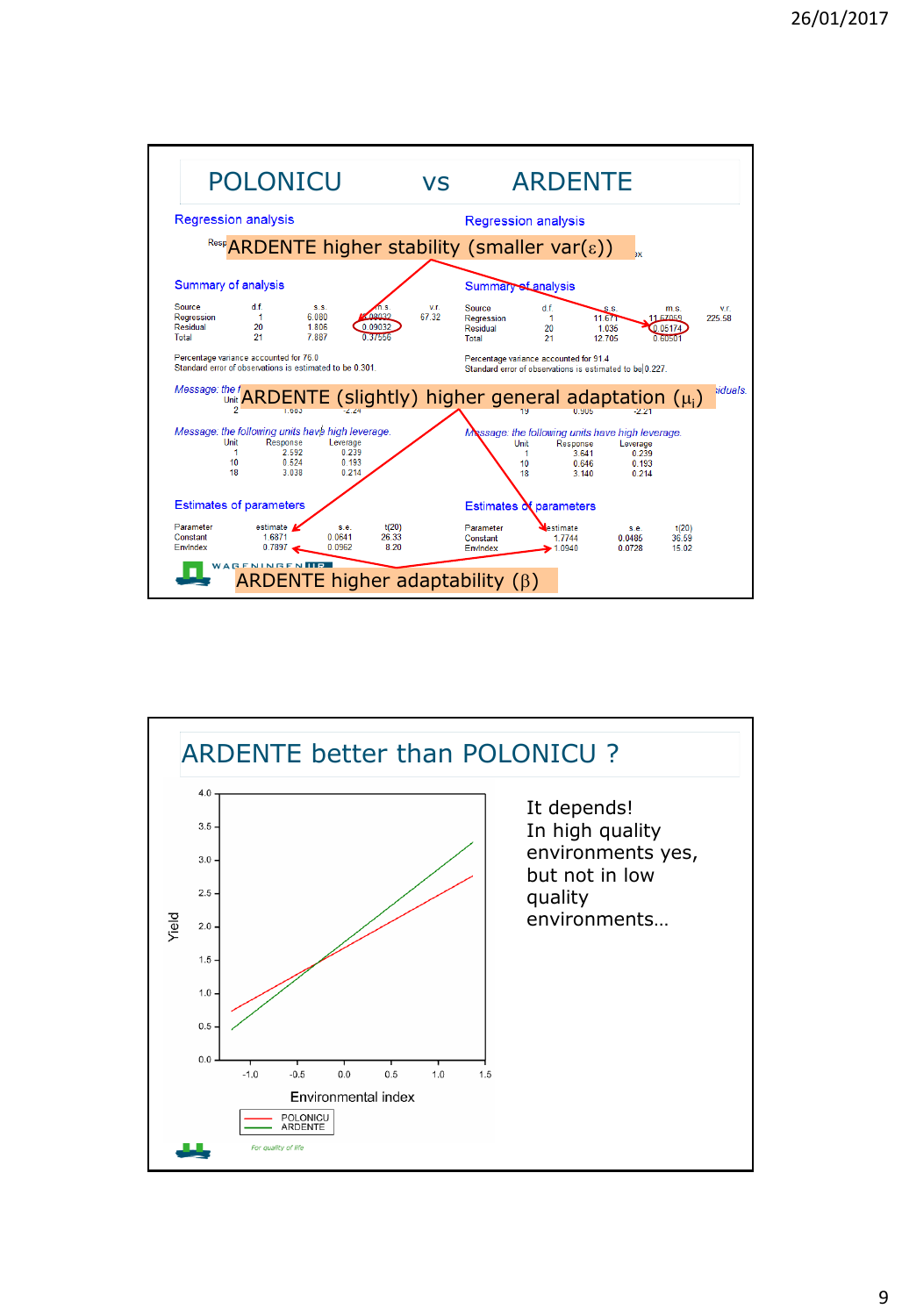

| <b>Full results</b>                                                                                                                        |                                                                                                                                                                                                                                                                                                                                                                                                                                                                                                          |                                                                                                                                                                                                                                                 |                                                                                                                                                                                                                                                                      |                                                                                                                                                                                                                       |                                                                                                                                                                                                                                                                      |                                                                                                                                                                                                                                                                      |  |  |
|--------------------------------------------------------------------------------------------------------------------------------------------|----------------------------------------------------------------------------------------------------------------------------------------------------------------------------------------------------------------------------------------------------------------------------------------------------------------------------------------------------------------------------------------------------------------------------------------------------------------------------------------------------------|-------------------------------------------------------------------------------------------------------------------------------------------------------------------------------------------------------------------------------------------------|----------------------------------------------------------------------------------------------------------------------------------------------------------------------------------------------------------------------------------------------------------------------|-----------------------------------------------------------------------------------------------------------------------------------------------------------------------------------------------------------------------|----------------------------------------------------------------------------------------------------------------------------------------------------------------------------------------------------------------------------------------------------------------------|----------------------------------------------------------------------------------------------------------------------------------------------------------------------------------------------------------------------------------------------------------------------|--|--|
| $y_{ij} = \mu_i + \beta_i E_j + \underline{\varepsilon}_{ij}$                                                                              | Sorted sensitivity estimates                                                                                                                                                                                                                                                                                                                                                                                                                                                                             |                                                                                                                                                                                                                                                 |                                                                                                                                                                                                                                                                      |                                                                                                                                                                                                                       |                                                                                                                                                                                                                                                                      | Var( $\epsilon$ )                                                                                                                                                                                                                                                    |  |  |
|                                                                                                                                            | Genotype                                                                                                                                                                                                                                                                                                                                                                                                                                                                                                 | Sensitivity<br>ß                                                                                                                                                                                                                                | s.e.                                                                                                                                                                                                                                                                 | Mean<br>μ <sub>i</sub>                                                                                                                                                                                                | s.e.                                                                                                                                                                                                                                                                 | Mean square<br>deviation                                                                                                                                                                                                                                             |  |  |
| □ What would happen<br>with these<br>parameters if we<br>remove some of<br>the genotypes?<br><b>AGENINGEN</b><br>UR<br>For quality of life | 1) POLONICU<br>2) O.ZENADI<br>3) HEBDA03<br>4) MBBACHIR<br><b>BIDI17</b><br>5)<br>6) POLON/ZB<br>71<br><b>OFANTO</b><br><b>EIDER</b><br>8)<br>9) OUMRABI9<br><b>INRAT69</b><br>10)<br><b>MEXICALI</b><br>11)<br>12)<br><b>DUILIO</b><br>13)<br><b>KEBIR</b><br>SAHEL77<br>14)<br>BELIKH02<br>15)<br><b>B.DUR194</b><br>16)<br><b>CHENS</b><br>17)<br><b>WAHA</b><br>18)<br>19)<br><b>SIMETO</b><br>20) BID/WAHA<br>21) HEBD/GDO<br><b>VITRON</b><br>22)<br>231<br><b>ARDENTE</b><br>24)<br><b>GTADUR</b> | 0.7897<br>0.8336<br>0.8628<br>0.8679<br>0.9206<br>0.9407<br>0.9724<br>0.9863<br>0 9935<br>1 0092<br>1 0 1 3 8<br>1.0158<br>1.0223<br>1.0292<br>1.0326<br>1.0464<br>1.0647<br>1.0663<br>1.0685<br>1.0694<br>1.0752<br>1 0812<br>1.0940<br>1.1395 | 0.07559<br>0.07559<br>0.07559<br>0.07559<br>0.07559<br>0.07559<br>0.07559<br>0.07559<br>0 07559<br>0 07559<br>0 07559<br>0.07559<br>0.07559<br>0.07559<br>0.07559<br>0.07559<br>0.07559<br>0.07559<br>0.07559<br>0.07559<br>0.07559<br>0 07559<br>0.07559<br>0.07559 | 1.687<br>1.575<br>1.617<br>1.611<br>1.685<br>1.661<br>1.990<br>1.929<br>1 940<br>1812<br>1.969<br>1.973<br>1.832<br>2.076<br>1.934<br>1.986<br>2.056<br>2.001<br>2.015<br>2.021<br>1.746<br>1.965<br>1 7 7 4<br>2.084 | 0.05033<br>0.05033<br>0.05033<br>0.05033<br>0.05033<br>0.05033<br>0.05033<br>0.05033<br>0 05033<br>0 05033<br>0 05033<br>0.05033<br>0.05033<br>0.05033<br>0.05033<br>0.05033<br>0.05033<br>0.05033<br>0.05033<br>0.05033<br>0.05033<br>0 05033<br>0 05033<br>0.05033 | 0.09032<br>0.09884<br>0.06455<br>0.08581<br>0.05923<br>0.05514<br>0.04635<br>0.02086<br>0 02562<br>0 03523<br>0 07472<br>0.05176<br>0.02185<br>0.11352<br>0.03979<br>0.06401<br>0.02646<br>0.04165<br>0.07589<br>0.02367<br>0.04052<br>0 04987<br>0.05174<br>0.02416 |  |  |